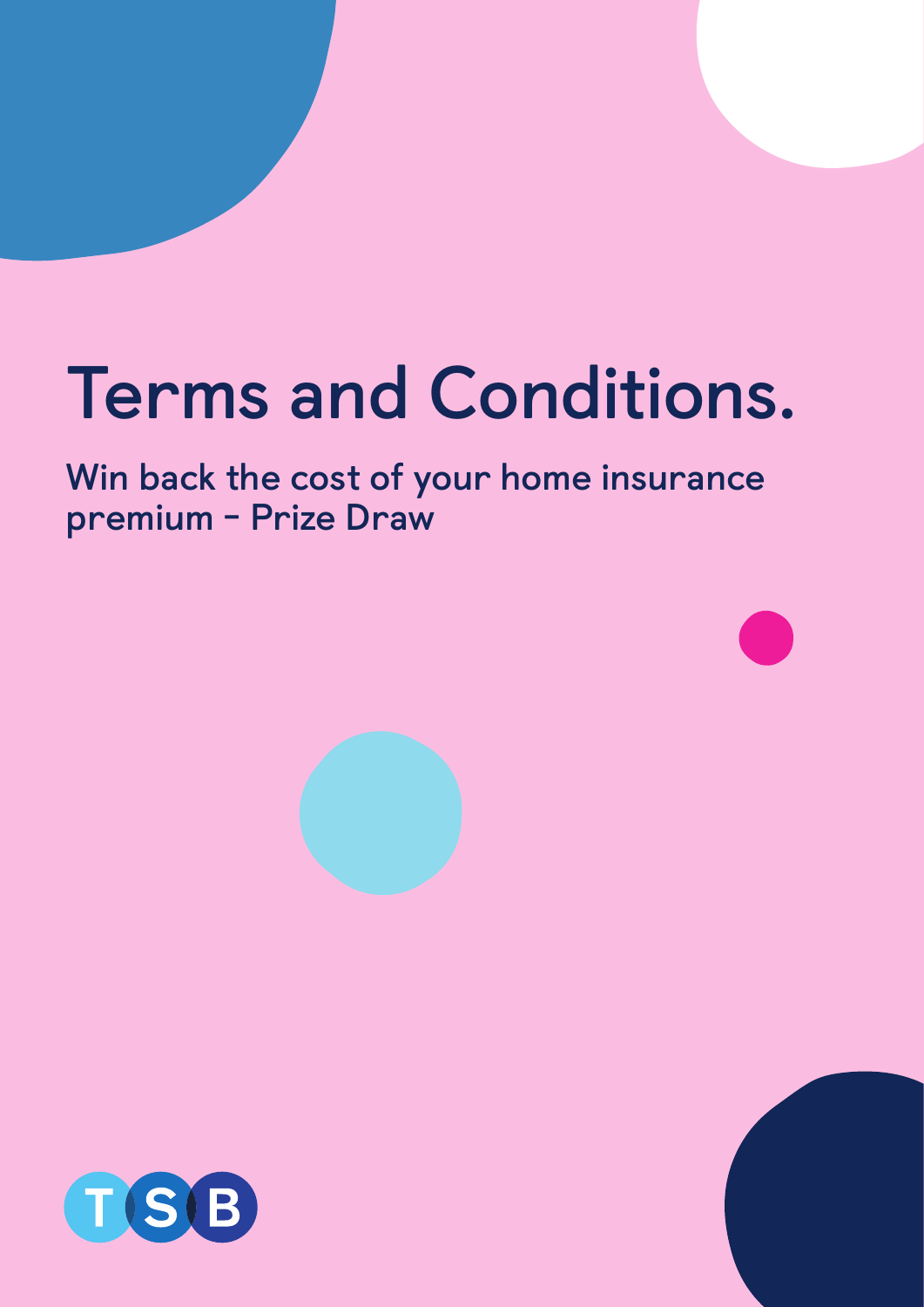**Terms and Conditions.**

## **Win back the cost of your home insurance premium - Prize Draw Terms and Conditions**

Please take a few minutes to read these terms and conditions and keep a copy for your records.

In these terms and conditions, "TSB", "we", "us" and "our" means TSB Bank plc, Henry Duncan House, 120 George Street, Edinburgh EH2 4LH.

#### 1. Who is eligible?

#### **To enter the prize draw, you must:**

- Live in Great Britain. Great Britain means Scotland, England and Wales. If you live in Northern Ireland, you can't enter the prize draw.
- Be aged 16 or over.
- Quote and purchase a new TSB Pick and Protect buildings and/or contents policy either in branch, over the phone or online between 16 May 2022 and 4 July 2022.
- Have paid either your initial monthly instalment or full policy premium.
- Have the policy for a minimum of 30 consecutive days.
- Are a new TSB Pick and Protect buildings and/or contents customer.
- We have the sole decision on whether any eligibility requirements have or have not been met.
- Existing customers who renew their home insurance policy are not eligible.
- TSB employees can enter the prize draw, unless they have been specifically told they are excluded based on their role and / or direct involvement in the administration of the prize draw.

#### 2.When will the prize draws take place?

- There are two prize draws and which one you are entered in to will depend on when you take out your policy.
- The first draw will be on 1 July 2022 for any eligible quoted and purchased between 16 and 31 May 2022.
- The second draw will be on 8 August 2022 for any eligible policies quoted and purchased between 1 June and 4 July 2022.

#### 3.How do I enter?

- Entry is free.
- If you meet the eligibility criteria we will automatically enter you into the prize draw.
- One entry per household will be made into the prize draw.
- If you do not want to be entered into the prize draw, please enter your details at tsb.co.uk/insurance/prize-draw/optout. You can also contact your local TSB branch or call us on 0345 030 8815. If you want to opt out, you must do this within 30 days of purchasing your policy. You may still be selected as a winner if you opt-out, in this instance you have no obligation to accept the prize if offered.

#### 4.What are the prizes?

- Each winner will receive a cheque equal to the amount of their first annual Pick and Protect insurance premium.
- There is at least a 1 in 10 chance to win in each prize draw.

#### 5.How will winners receive their prize?

- Once the winners are chosen (on 1 July or 8 August 2022) we will write to them within 30 days and send them a cheque.
- The winners cannot exchange or transfer their prize.
- If you are a winner and we receive a notification that you no longer live at the address we have for you, we will try to contact you via Telephone. If we can't get in touch with you by Telephone we'll offer the prize to an alternative winner. If after 6 months, we have failed to get in contact with you, we have the right to withdraw the prize.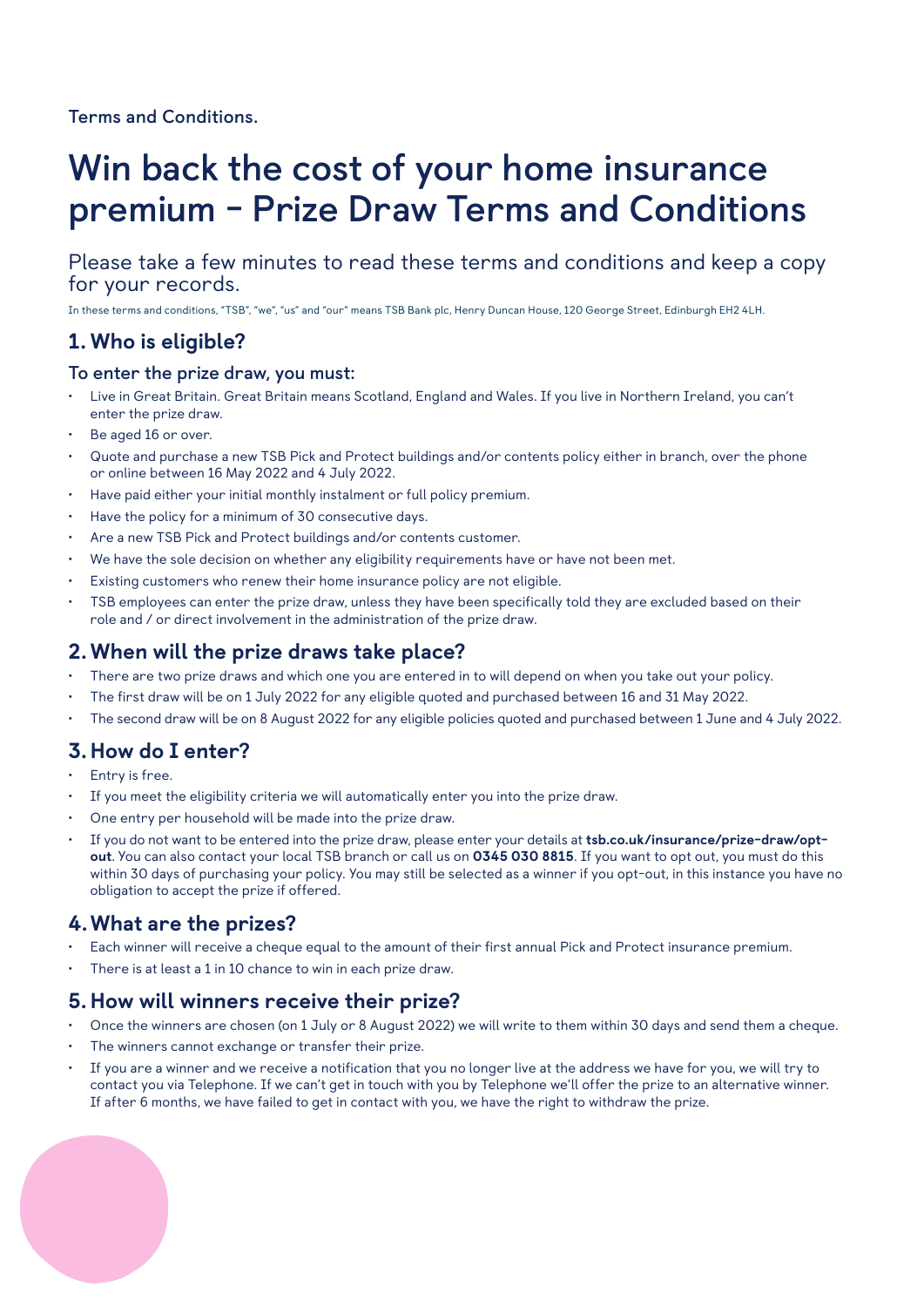

#### 6.How do you choose the winner?

- We will choose the winners of each prize draw at random from the customers who are eligible for that prize draw.
- For the first draw on 1 July 2022, we will count all the eligible policies taken out between 16 and 31 May and divide this by ten to give the number of prizes available for that draw.
- For the second draw on 8 August 2022 we will count all the eligible policies taken out between 1 June and 4 July and divide this by ten to give the number of prizes available for that draw.
	- o For example, if 100 eligible policies are purchased between 16th May and 31st May 2022 this means there will be 10 prizes available in the draw on 1st July 2022. (100 / 10 = 10)
- Where the number of entries isn't divisible exactly by 10, we will round it up and then select winners based on the higher number of entries.
	- o For example, if 117 eligible policies are purchased between 16th May and 31st May 2022 we will round this up to 120. This means there will be 12 prizes available in the draw on 1st July 2022 (120/10 = 12)
- The winner will forfeit their prize and we will donate it to charities supported by TSB if:
	- o a winner is in breach of these terms and conditions.
	- o we have reasonable grounds to believe a winner has gained unfair advantage in participating in the prize draw or won using fraudulent means.
	- o somebody selected as a winner is subsequently found not to be eligible for the prize draw.
	- o we are aware or reasonably suspect that illegal activity has taken place.

#### 7. Other conditions

- There is no cost to enter the draw and policy prices have not been adjusted to cover the cost of entry.
- We may change the date of any prize draw where there are unavoidable circumstances beyond our control which make it necessary to do so.
- On giving you notice on **tsb.co.uk**, we may:
	- o cancel a particular prize draw;
	- o stop running the prize draw altogether; or
	- o change these terms and conditions.
- We will make available a list of winners' initials (forename and surname only) and the counties in which they live in any of our branches and online for six months following each draw. We may need to share winners' information with the Advertising Standards Authority.
- We may ask winners to take part in post-event publicity. Winners do not have to agree to do this.
- The promoter of these prize draws is TSB Bank plc, Henry Duncan House, 120 George Street, Edinburgh EH2 4LH (TSB Pick and Protect home insurance is brought to you by TSB Bank plc and underwritten by Aviva Insurance Limited.)





Need some extra help to do your banking? This might be due to physical or mental wellbeing or a life event. We're here to support you. Let us know what you need by calling 03459 758 758, chat to us in the Mobile Banking App, or visit us in branch. This information is available in large print, braille and audio. Ask in branch or call us on 03459 758 758 (lines are open from 8am to 8pm, 7 days a week). If you have a hearing or speech impairment you can call us using the National Relay UK service. Type '18001' before entering our telephone number. A member of the Royal National Institute for Deaf People will join the call to speak with us as you send and receive text messages. Please visit www.relayuk.bt.com to read how they manage your data.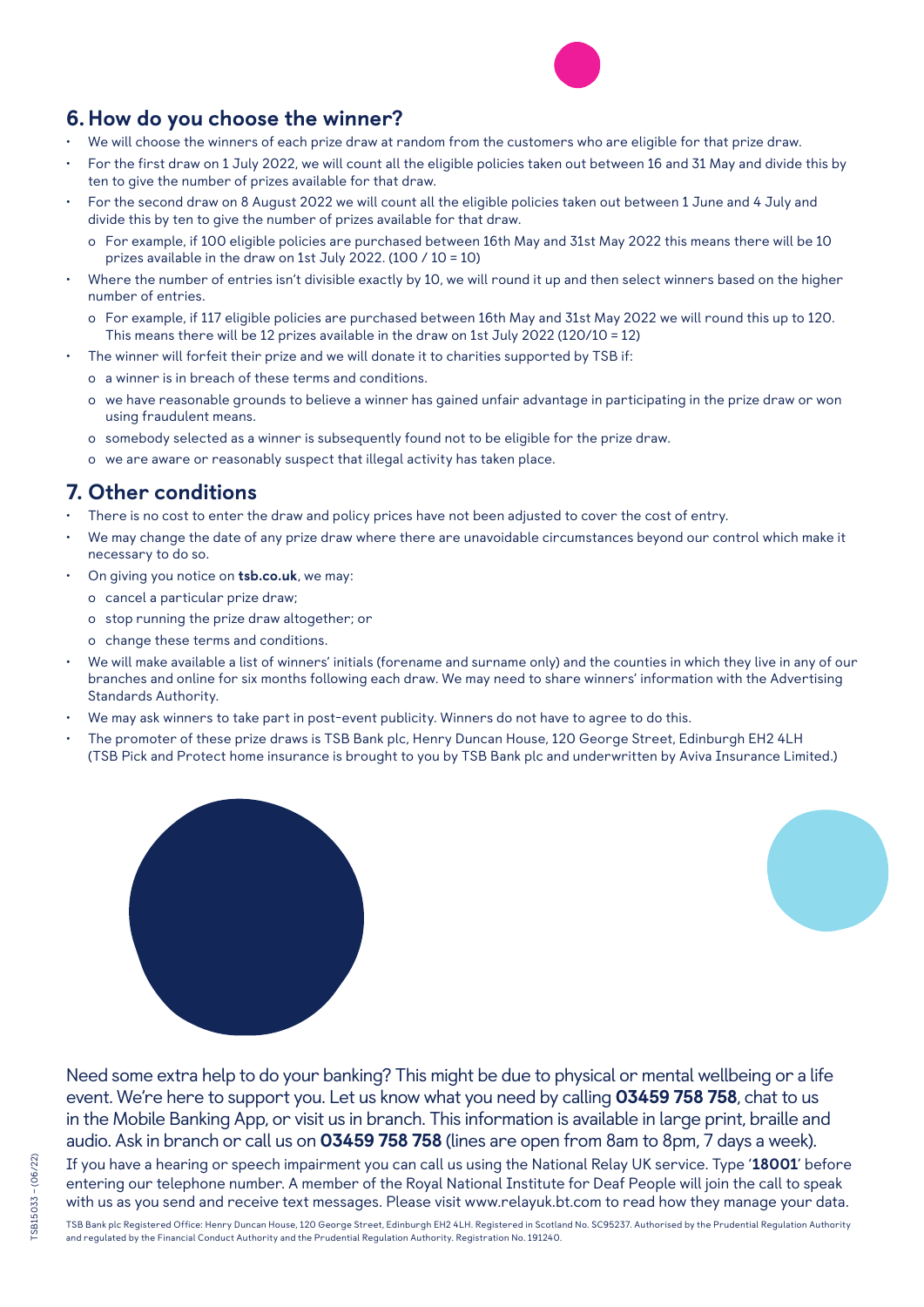### **frequently asked questions**

## TSB Pick and Protect buildings and contents insurance prize draw

#### **Q. What is the TSB Pick and Protect buildings and contents insurance prize draw?**

A. If you get a quote and purchase a new building and/or contents policy between 16 May and 4 July 2022, you will be entered into a prize draw with a 1 in 10 chance to win the annual cost of your insurance back.

#### **Q. Who is eligible for this offer?**

A. You are eligible for this offer if you:

- Live in Great Britain. Great Britain means Scotland, England, and Wales. If you live in Northern Ireland, you can't enter the prize draw.
- Are aged 16 or over.
- Are a new TSB Pick and Protect buildings and/or contents customer.
- Quote and purchase a new TSB Pick and Protect buildings and/or contents policy either in branch, over the phone or online between 16 May 2022 and 4 July 2022.
- Have paid either your initial monthly instalment or full policy premium.
- Hold the policy for a minimum of 30 consecutive days.
- We have the sole decision on whether any eligibility requirements have or have not been met.
- Only one entry per household will be eligible.

#### **Q. I have an existing TSB home insurance policy, am I eligible for the prize draw?**

A. No, existing customers who renew their home insurance policy are not eligible.

#### **Q. I don't want to be part of the prize draw, can I opt-out?**

A. Yes, please visit tsb.co.uk/insurance/prize-draw/opt-out and complete the short form. You can also contact your local TSB branch or call us on 0345 030 8815.

You may still be selected as a winner if you opt-out, in this instance you have no obligation to accept the prize if offered.

#### **Q. Is there a cost to enter the prize draw?**

A. No, there is no cost to enter the draw and policy prices have not been adjusted to cover the cost of entry.

#### **Q. What if I cancel my insurance?**

A. We understand circumstances change and you may decide to cancel your insurance. If you cancel the policy within 30 days of purchase, you'll no longer be eligible for entry into the prize draw.